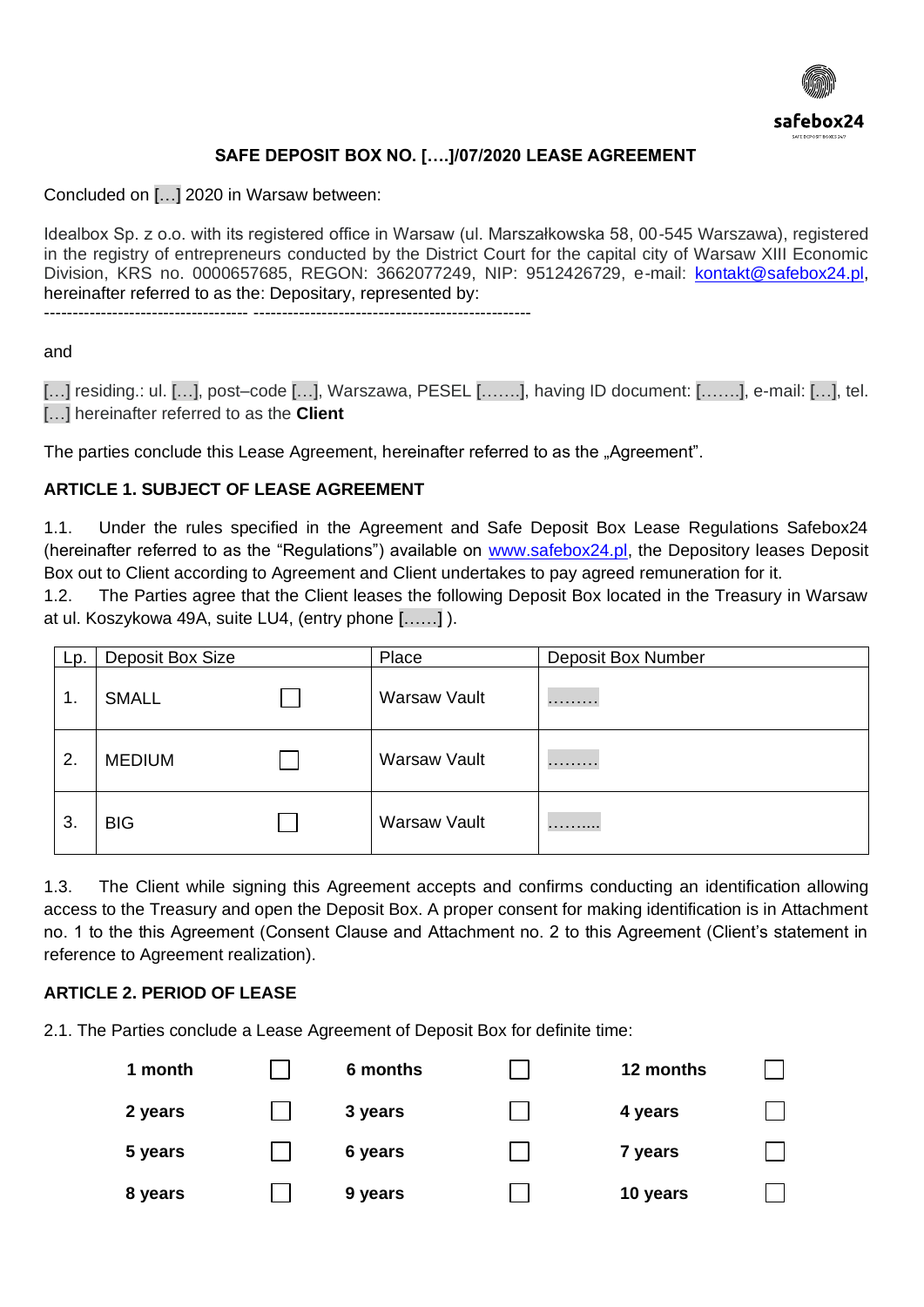

2.2. Before lease agreement termination Client may extend the Lease Agreement for further definite time submitting appropriate disposition to the Depositary by e-mail (or personally) and paying a remuneration to Depositary according to the Pricelist by bank transfer, account no.: 34 1140 1010 0000 4713 1800 1001 in mBank or personally in the Depositary office.

2.3. Termination of this Agreement may occur as a result of the statement on termination of this Agreement with immediate effect due to significant reasons connected with breaching the provisions of this Agreement or included Provisions. The Depository's remuneration for leasing the Deposit Box in case of terminating this Agreement by Depositary is not returnable for time, in which the Client was not able to use a Deposit Box.

# **ARTICLE 3. ACCESS TO THE DEPOSIT BOX – CLIENT AND PROXIES**

3.1. According to point 4.2. of the Regulations and point 4.1.3. of the Regulations, the Client gives an authorizations and authorizes to access to the Deposit Box the following persons:

[…] residing.: ul. […], post –code […], Warszawa, PESEL […….], having ID document: […….], e-mail: […], tel. […] hereinafter referred to as the **Proxy** 

[…] residing.: ul. […], post –code […], Warszawa, PESEL [……], having ID document: [……], e-mail: […], tel. […] hereinafter referred to as the **Proxy** 

3.2. Proxies will be granted according to the Regulations, in writing on the basis of the authorization application constituting Attachment no. 4 to the Agreement.

# **ARTICLE 4. REMUNERATION**

4.1. For leasing the Deposit Box and other actions specified in the Regulations, the Client undertakes to pay the Depositary a remuneration in the amount of …………………….. PLN (in words:…………………………………………………………………….), counted on the basis the Pricelist, available on [www.safebox24.pl](http://www.safebox24.pl/) (deposit box:.............., period: ......................, 1 client +.... Proxies, secured with limit of .................... thousand zloty).

4.2. Remuneration will be collected in advance for a whole period of Deposit Box leasing.

4.3. Remuneration is payable at the moment of Leasing conclusion by bank transfer, in cash or by debit card. In case of lease period extension of Deposit Box remuneration for Depositary may be paid by bank transfer on the Bank Account of Depositary given in the Agreement and/or Regulations.

# **ARTICLE 5. SAFETY OF DEPOSIT**

5.1. The Depositary undertakes to secure the Treasury and secure Deposit Box against access of unauthorized persons with due diligence required from professionals.

5.2. The Depositary will allow the Client or his Proxies established according to Regulations to access to the Treasury and Deposit Box.

5.3. The Client declares that was informed and understands that a person authorized to access to the Deposit Box and dispose a Deposit is each person, who was identified and appointed as the proxy to the Deposit Box. A person verified by means of identification is authorized to access to the Deposit Box and take a Deposit and the Depositary does not check an identity of identified persons.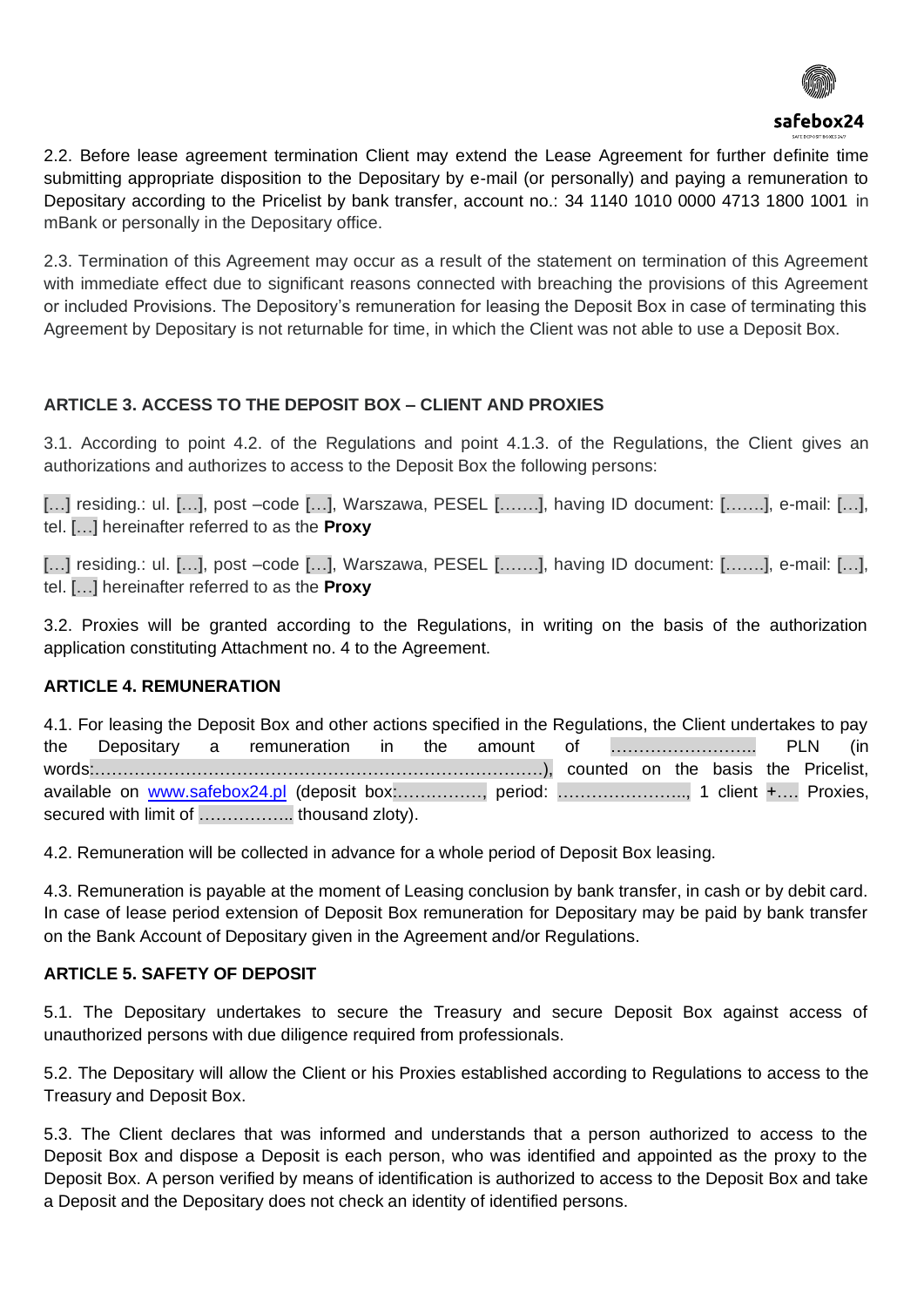

# **ARTICLE 6. AML PROVISIONS APPLICATION**

6.1. Depositary is a subject which, according to the provisions of Act of 1<sup>st</sup> March 2018 on prevention from money laundering and financing terrorism (consolidated text: J. of L. of 2019, it. 1115 as amended) obliged to undertake specified actions due to its Clients connected with establishing their identities and collecting appropriate statements.

6.2. The Client and his Proxy are aware of applying provisions of Act of 1<sup>st</sup> March 2018 on prevention from money laundering and financing terrorism (consolidated text: J. of L. of 2019, it. 1115 as amended) and they will subject to verifications and they will submit appropriate statements (Attachment no. 5 – Client's Declaration and Attachment no. 6 – Proxies Declarations).

## **ARTICLE 7 – PERSONAL DATA PROTECTION**

7.1. Personal data will be proceed only on the basis of regulations specified in the Agreement, Regulations and according to law within personal data protection, including in accordance with provisions of the Regulation of the European Parliament and Council (EU) 2016/679 of 27<sup>th</sup> April 2016 on natural persons protection due to personal data processing and free flow or such data and waiving directive 95/46/EC, J. of L. EU L 2016, No. 119, page 1, which have obliged since  $25<sup>th</sup>$  May 2018.

7.2. According to European Parliament and Council (EU) 2016/679 of 27th April 2016 on natural persons protection due to personal data processing and free flow or such data and waiving directive 95/46/EC we inform that Administrator of your personal data is IDEALBOXSPÓŁKA Z OGRANICZONĄ ODPOWIEDZIALNOŚCIĄ represented by the Management Board; NIP no.: 9512426729; KRS number: 0000657685 (hereinafter referred to as the: Administrator).

7.3. Information clause due to processing personal data due to concluded Agreement constitutes the Attachment no. 7 to the Agreement.

### **ARTICLE 8. FINAL PROVISIONS**

8.1. Documents mentioned in the point 8.1.1. to 8.1.8. constitute attachment to this Agreement and are an integral part of this agreement, and Client declares that he acknowledged with its content before signing the Agreement, confirms that he received documents and gives his consent to its inclusion to this Agreement:

8,1.1. Clause of Consent and Declaration of Client due to Agreement realization (Attachment no.1)

- 8.1.2. Client's Declaration (deposited things in the Deposit Box (Attachment no. 2)
- 8.1.3. Proxies' Declaration (deposited things in the Deposit Box (Attachment no. 3)
- 8.1.4. Authorizations (Attachment no. 4)
- 8.1.5. Client's Declarations procedure AML (Attachment no. 5)
- 8.1.6. Proxies Declarations procedure AML (Attachment no. 6)
- 8.1.7. Clause of personal data processing (Attachment no. 7)
- 8.1.8. Biometric profiles (Attachment no. 8)

8.2. All terms, which spelling begins with a big letter and not defined in the Agreement has meaning given in the Regulations.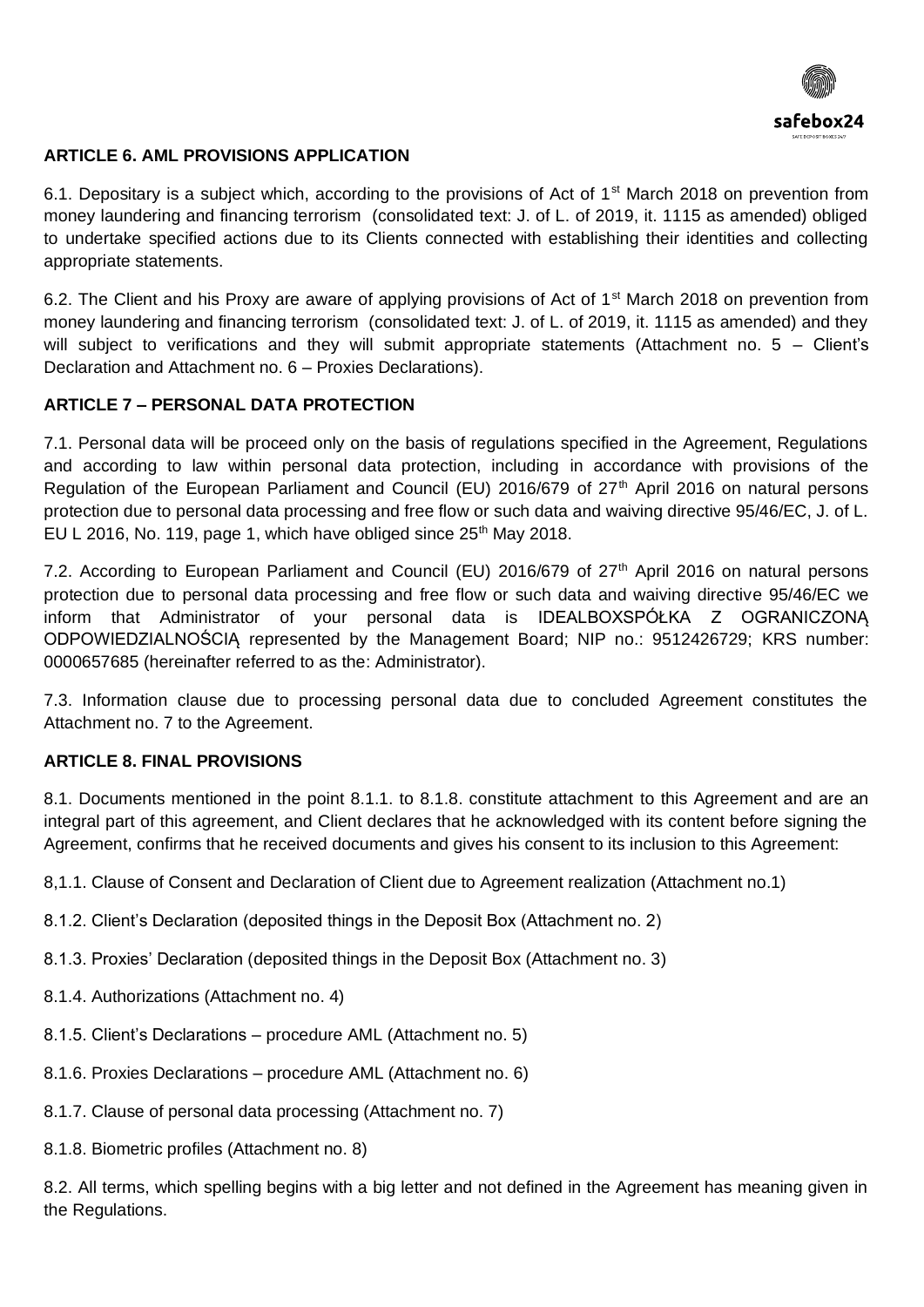

8.3. All correspondence resulting from this Agreement will be sent to parties' e-mails given in the Agreement, but the Parties accept that the correspondence sent by e-mail will be treated as mail sent from them. Each party is obliged to inform other party about changing e-mail address for which correspondence must be sent. In case of failure to do it, the delivery of the correspondence to the address indicated in the Agreement is considered as valid.

8.4. Amendments of this Agreement must be made in writing otherwise shall be null and void.

8.5. Disputes occurred as a result of this Agreement will be solved amicably. In case of no agreement between the parties, a dispute will be solved by the District Court having jurisdiction over Depositary's seat.

8.6. The Agreement was drawn up in two (2) counterparts one for each Party.

Client Client Client Client Client Client Client Client Client Client Client Client Client Client Client Client

…………………………………. ………………………………..

[legible signature] [Integration of the signature] [Integration of the signature]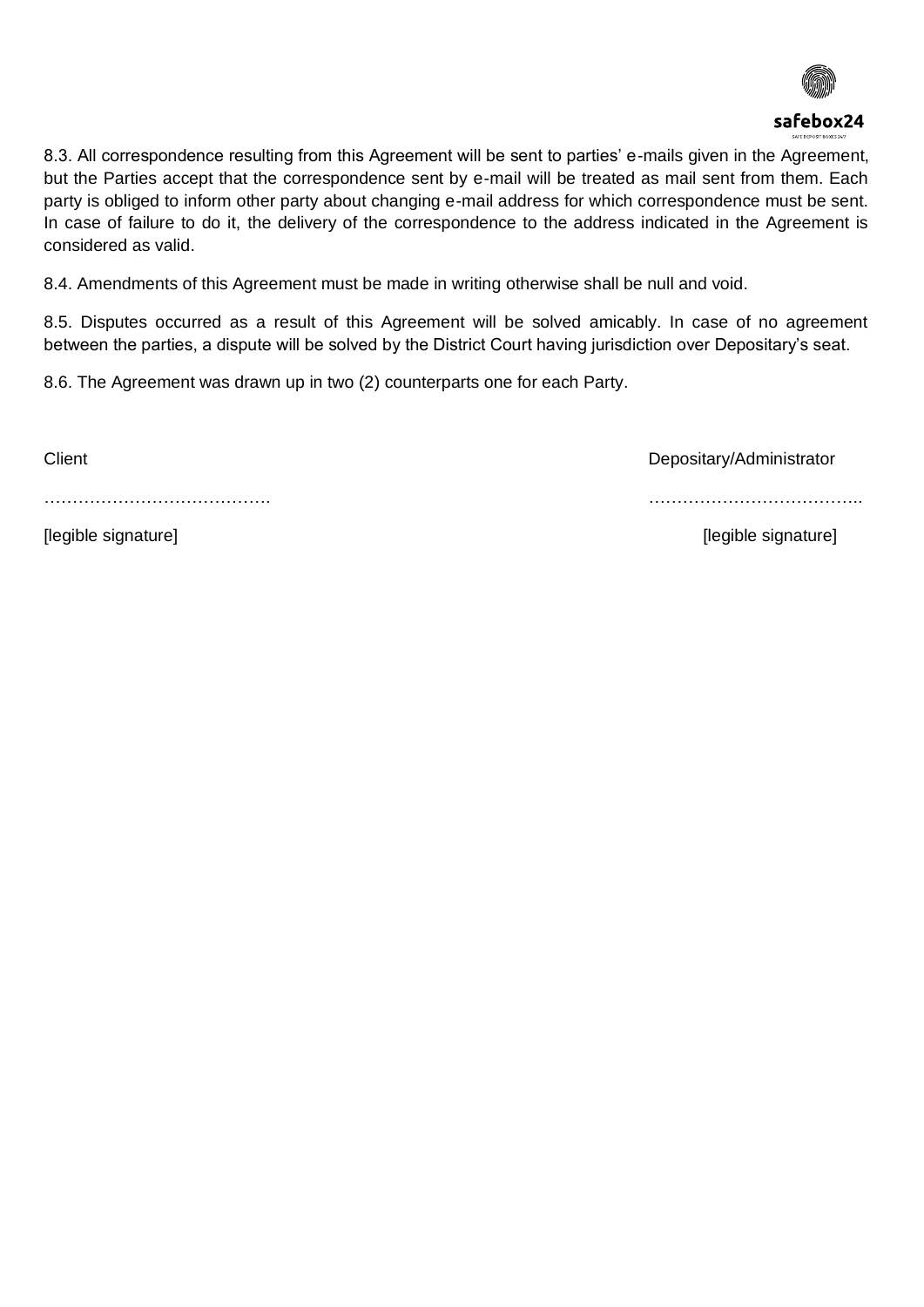

**Attachment no. 1 to the Agreement** 

### **Refers to agreement no. [….]/07/2020 of 22nd July 2020.**

### **Consent Clause and Client's Declaration due to Agreement realization**

- 1. I give my consent to process my personal data, including biometrical data by the Administrator Idealbox Sp. z o.o. with its registered office in Warsaw (ul. Marszałkowska 58, 00-545 Warszawa), registered in the registry of entrepreneurs conducted by the District Court for the capital city of Warsaw XIII Economic Division KRS no. 0000657685, REGON: 3662077249, NIP: 9512426729, represented by the Management Board in order to perform Agreement, including my identification and access to the Treasury and Deposit Box;
- 2. I give my consent to perform biometric identification due to Agreement realization;
- 3. I give my consent to mail and phone contact from Depositary/Administrator due to Agreement realization;
- 4. I give personal data voluntarily I agree for its processing;
- 5. I acknowledged with content of the Information Clause of personal data processing including information on aims and way of processing personal data and their rights connected with processing personal data by the Administrator;
- 6. I acknowledged with the Regulations and Pricelist and I accept them;
- 7. I declare that all documents and included data and information are true.

[place and date] [place and date] [conserved all the signature of Client] [1991]

Warsaw on […] 2020 ……………………………..

\*delete unnecessary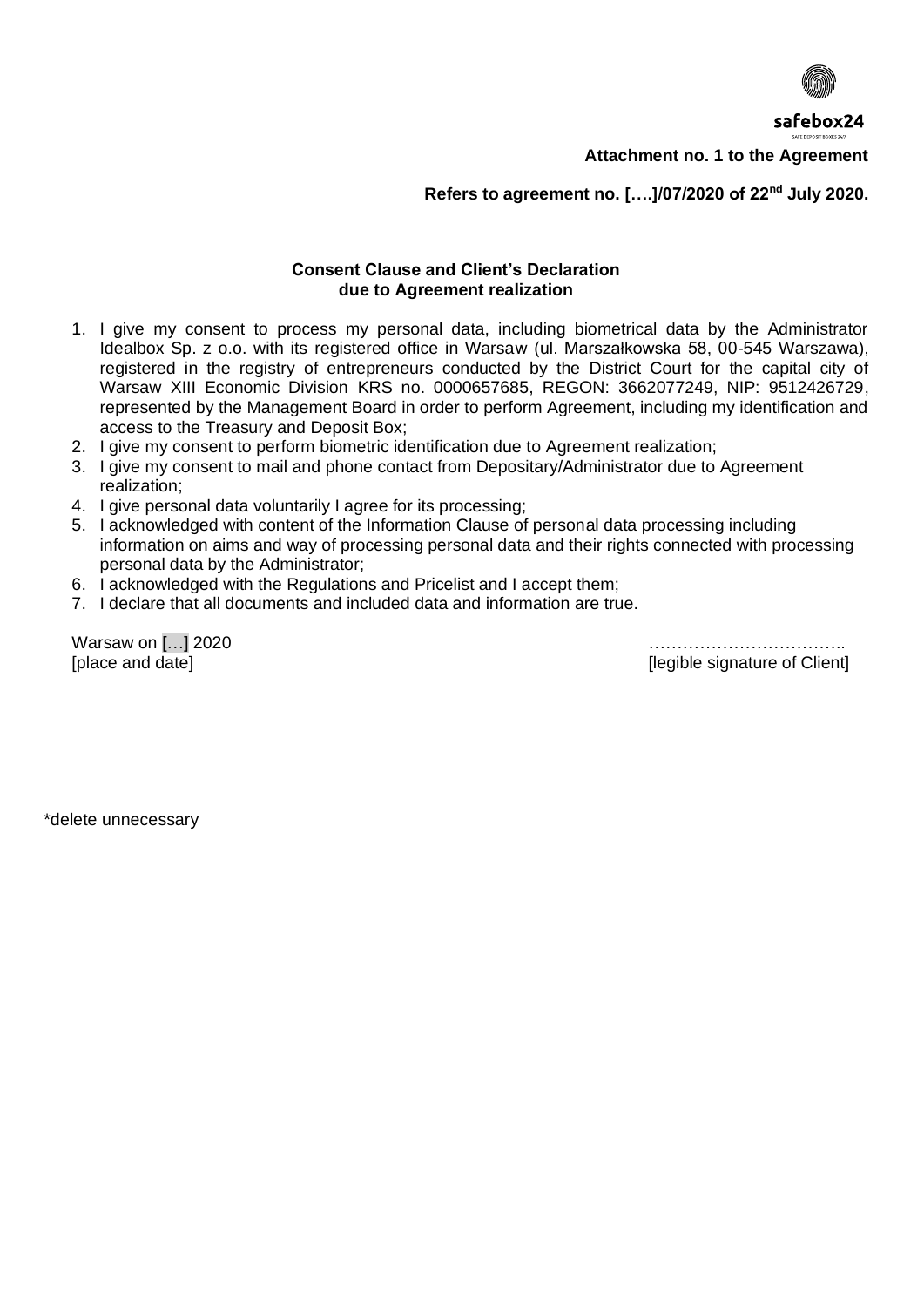

**Attachment no. 2 to the Agreement** 

**Refers to agreement no. [….]/07/2020 of […] 2020.** 

### **CLIENT'S DECLARATION**

# **(Things deposited in the Depository Box)**

I, the undersigned […] residing.: ul. […], post –code […], Warszawa, PESEL […….], having ID document: [.......], e-mail: [...], tel. [...] hereinafter referred to as the **Client**, according to point 4.1.9. of the Regulations hereby declare that I deposit things which are allowed to deposited in the deposit box/boxes of the Depositary according to this Agreement.

Being aware of penal responsibility resulting from art. 233 § of the Penal Code I declare that information is true.

 […] 2020 …………………………….. [legible signature of Client]

#### \*delete unnecessary

*art. 233 § 1 of the Penal Code, – "Whoever, while giving testimony aiming at being the evidence in the court procedure or in another*  procedure conducted on the basis of the act, testifies the untruth or hides the truth, shall be subject to penalty of deprivation of *freedom up to 3" (J. of L of 1997 No 88 it. 553 as amended)*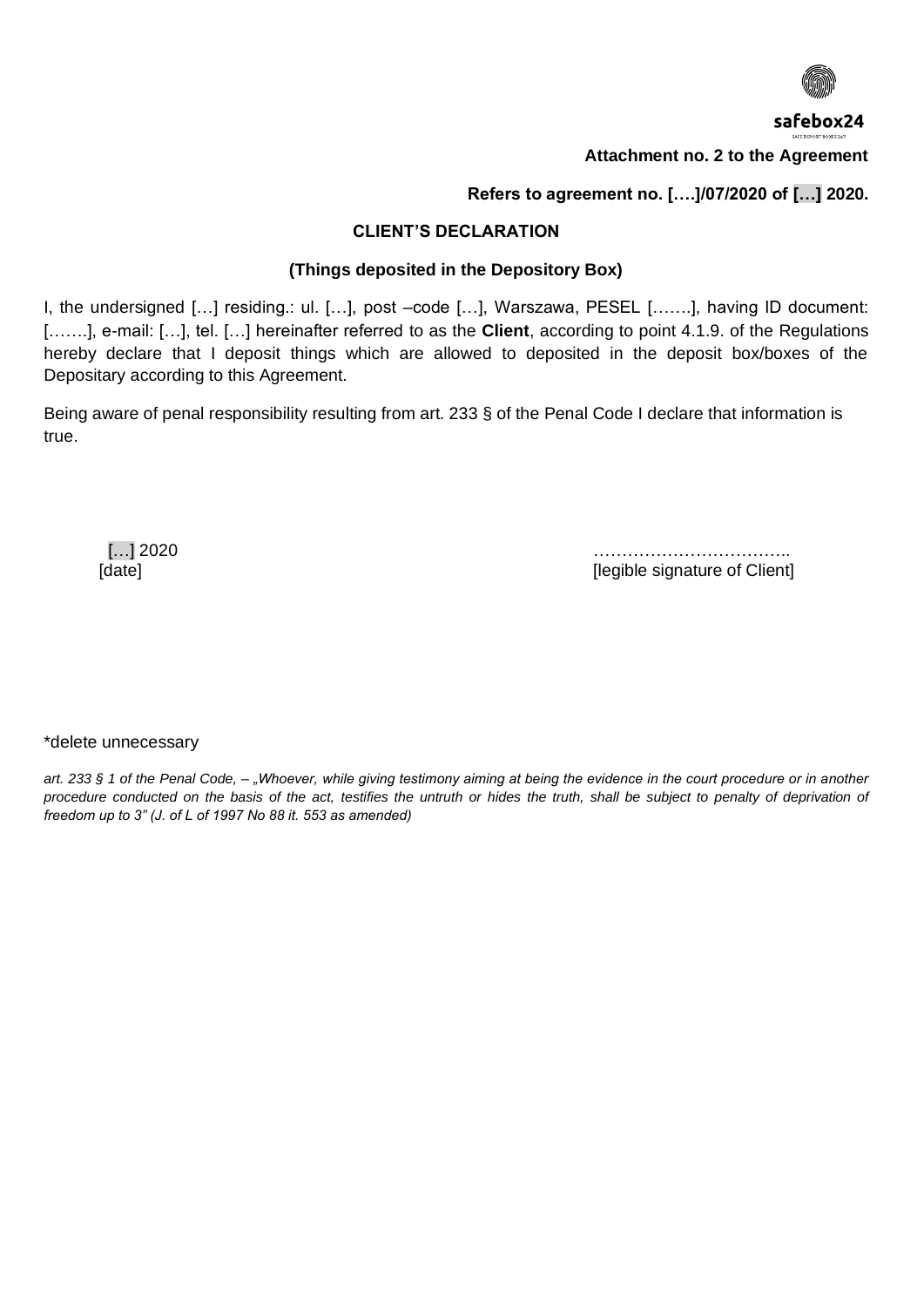

### **Attachment no. 3 to the Agreement**

### **Refers to agreement no. [….]/07/2020 of […] 2020.**

#### **PROXIES' DECLARATION**

### **(Things deposited in the Depository Box)**

I, the undersigned […] residing.: ul. […], post –code […], Warszawa, PESEL […….], having ID document: […….], e-mail: […], tel. […] hereinafter referred to as the **Proxy**, according to point 4.1.9. of the Regulations hereby declare that I deposit things which are allowed to deposited in the deposit box/boxes of the Depositary according to this Agreement.

I, undersigned […] residing.: ul. […], post –code […], Warszawa, PESEL […….], having ID document: […….], e-mail: […], tel. […] hereinafter referred to as the **Proxy**, according to point 4.1.9. of the Regulations hereby declare that I deposit things which are allowed to deposited in the deposit box/boxes of the Depositary according to this Agreement.

Being aware\* of penal responsibility resulting from art. 233 § of the Penal Code I declare that information is true.

[…] 2020 ……………………………..

[legible signature of the proxy 1/ legible signature of the proxy 2]

\*delete unnecessary

*art. 233 § 1 of the Penal Code, – "Whoever, while giving testimony aiming at being the evidence in the court procedure or in another*  procedure conducted on the basis of the act, testifies the untruth or hides the truth, shall be subject to penalty of deprivation of *freedom up to 3" (J. of L of 1997 No 88 it. 553 as amended)*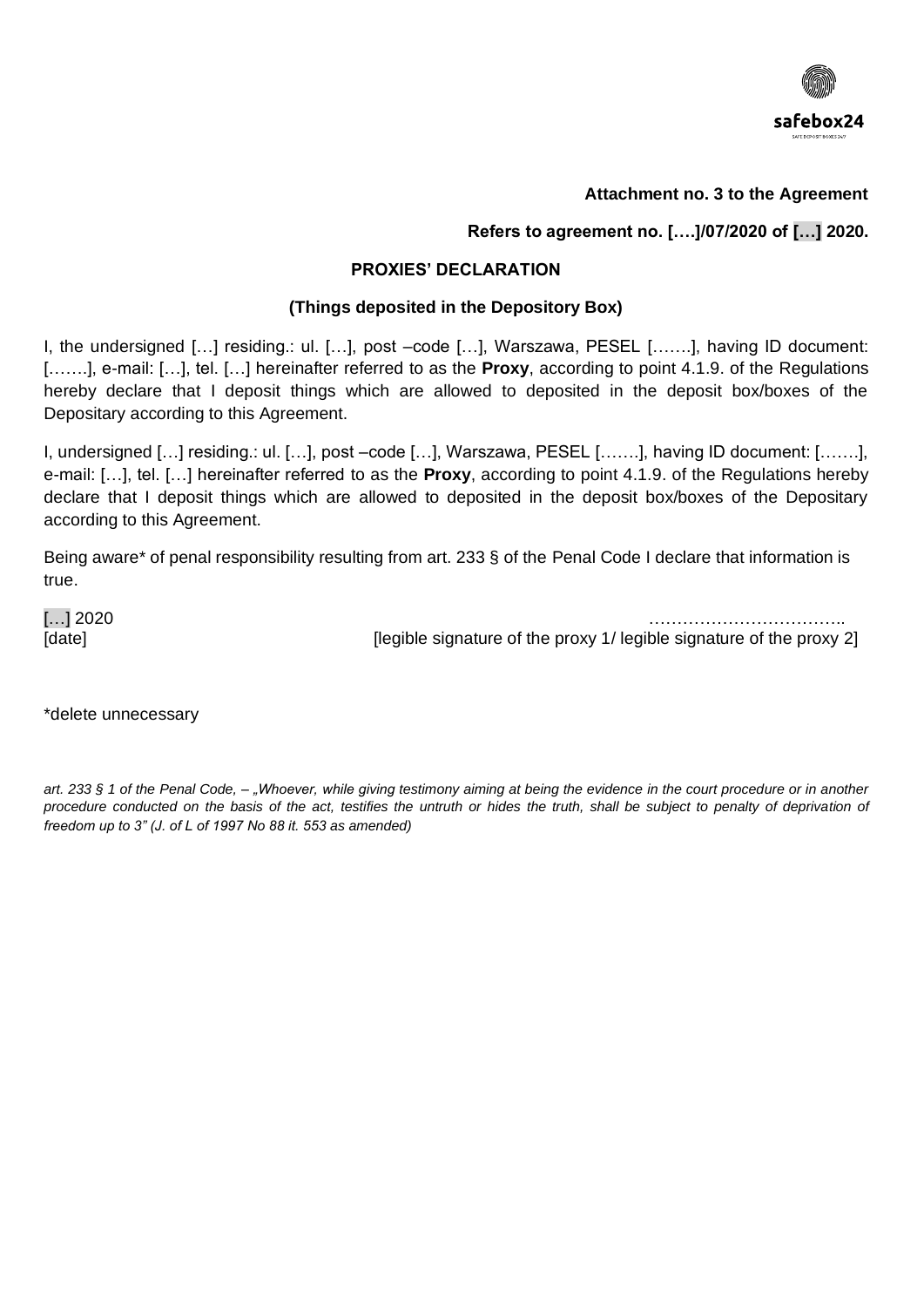

## **Attachment no. 4 to the agreement**

**Refers to the agreement […]/07/2020 of […] 2020**

Warsaw on [...]

### **Power of attorney to dispose of the deposit box**

I the undersigned:

[...] residing.: ul. [...], post -code [...], Warszawa, PESEL [.......], having ID document: [......], e-mail: [...], tel. […] hereinafter referred to as the **Client**

I hereby establish:

1. […] residing.: ul. […], post –code […], Warszawa, PESEL […….], having ID document: […….], e-mail: […], tel. […] hereinafter referred to as the **Proxy**

2. […] residing.: ul. […], post –code […], Warszawa, PESEL […….], having ID document: […….], e-mail: […], tel. […] hereinafter referred to as the **Proxy**

For my proxies and I authorize to dispose of the Deposit. This power of attorney does not authorise my proxy to appoint on my behalf further powers of attorney. The proxy states that he accepts all provisions of Regulations for renting the deposit boxes Safebox24 and undertakes to comply with its provisions.

> …………………………………………… (legible signature of the constituent) …………………………………………… (legible signature of the proxy 1) ……………………………………………………. (legible signature of the proxy 2) …………………………………………… (legible signature of the Depository)

\*- delete unnecessary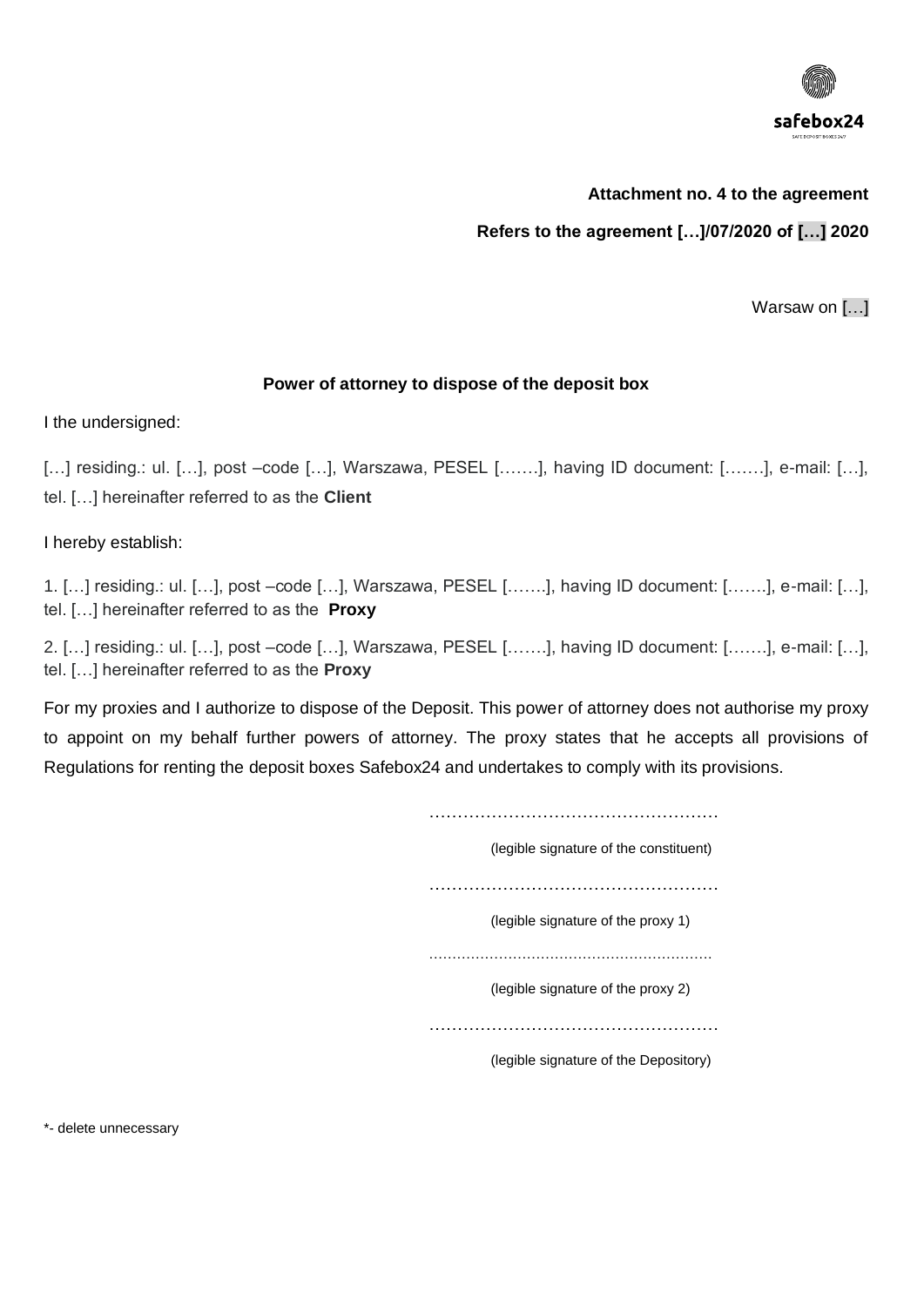

#### **Attachment number 5 to the agreement**

### **Refers to the agreement […]/07/2020 of […] 2020**

### **Statement of the Client –AML procedure**

Warsaw, on […] 2020

I, the undersigned […] residing.: ul. […], post –code […], Warszawa, PESEL […….], having ID document: […….], e-mail: […], tel. […] hereinafter referred to as the **Client**, hereby state that:

- 1) I am/I am not \* (*delete unnecessary*) the person holding exposed political position,
- 2) I am/I am not \* (*delete unnecessary*) the person known as a close partner of the person holding exposed political position,
- 3) I am/I am not \* (*delete unnecessary*) the member of the family of the person holding exposed political position.

#### **I am aware of penal liability for placing false statements.**

Warsaw, on […] …………………………………………

(date and signature of the person placing the statement)

*Extract from act of 1 March 2018 on counteracting the money laundering and financing terrorism* 

*Art. 2 it. 1 point 11 Whenever in the act it is said about:*

*11) persons holding exposed political positions - it shall be understood as natural persons holding important positions or holding public functions, including;* 

*a) heads of states, heads of governments, ministers, vice-ministers, secretaries of state, sub-secretaries of state, including President of the Republic of Poland, Prime Minister and Vice Prime Minister,*

*b) members of Parliament or similar legislation bodies including members of Parliament and senators,* 

*c) members of managing bodies of political parties,* 

*d) members of supreme courts, constitutional tribunals and other bodies of high level, the decisions of which are not subject to appeal, except for extraordinary modes, including judges of the Supreme Court, Constitutional Tribunal, Supreme Administration Court, voivode administration courts and judges of appeal courts,*

*e) members of accounting tribunals or management boards of central banks, including President and members of the NBP Management Board, f) ambassadors, charges d'affaires and higher officers of armed forces,*

*g) members of administration, managerial or supervisory bodies of state enterprises, including directors of state enterprises and members of the management boards and supervisory boards with participation of State Treasury, in which over half of shares belongs to the State Treasury or other state legal persons,*

*h) directors, deputy directors and members of the international organization bodies or persons holding also equivalent functions in these organizations,* 

*i) general directors in head offices and central state bodies, directors of general voivode offices and heads of territory bodies of government special administration;*

*Art. 2 it. 1 point 12)*

*Whenever in the act it is said about:*

*12) persons known as close co-workers of the person holding exposed political position – it shall be understood as:*

*a) natural persons being real beneficiaries of legal persons, organizational units not possessing legal identity or trusts commonly with the person holding exposed political position or maintaining with such a person close relations connected with conducted business activity,*

*b) natural persons being the sole real beneficiary of legal persons, organizational units, not possessing legal identity or trust, who are known as created for obtaining actual benefit by the person holding exposed political position;*

*Art. 2 it. 1 point 3)*

*Whenever it is in the act about:*

3) *members of the family of the person holding exposed political position – it shall be understood as:* 

*a) spouse or the person remaining in common relationship with the person holding exposed political position,*

*b) child of the person of the person holding exposed political position and his/her spouse or the person remaining in common relationship,*

*c) parents of the person holding exposed political position.*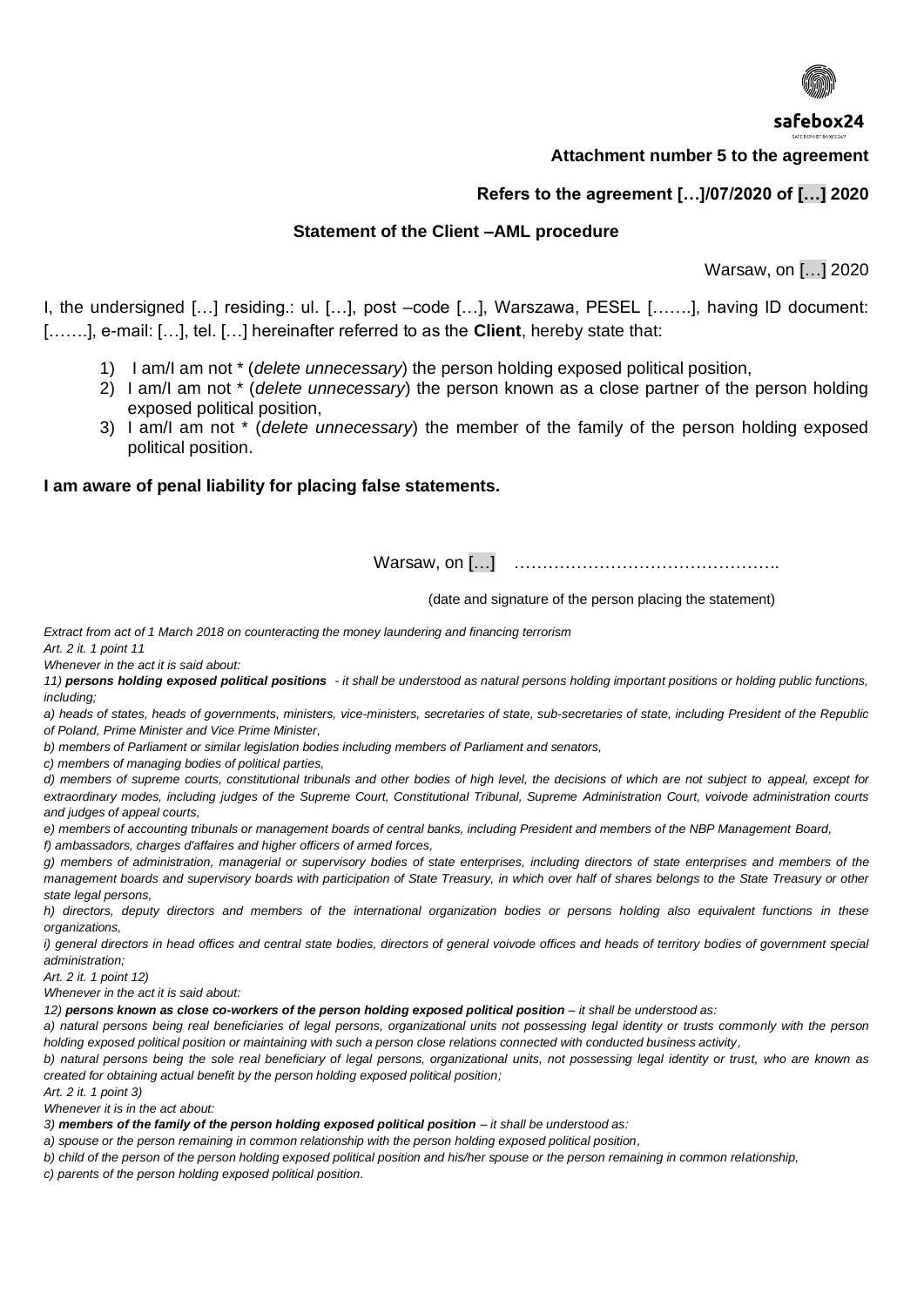

#### **Attachment number 6 to the agreement – Proxy 1**

### **Refers to the agreement […]/07/2020 of […] 2020**

#### **Statements of proxies (beneficiaries) –AML procedure**

Warsaw, on […]

## I, the undersigned **Error! Use the Home tab to apply Pelnomocnik1\_dane to the text that you want to appear here.** state that:

- 1) real beneficiary is / is not \* (*delete unnecessary*) the person holding exposed political position,
- 2) real beneficiary is / is not \* (*delete unnecessary*) the person known as a close co-worker of the person holding exposed political position,
- 3) real beneficiary is / is not \* (*delete unnecessary*) the member of the family of the person holding exposed political position.

I the undersigned ………………………………………. state that:

- 1) real beneficiary is / is not \* (*delete unnecessary*) the person holding exposed political position,
- 2) real beneficiary is / is not \* (*delete unnecessary*) the person known as a close co-worker of the person holding exposed political position,
- 3) real beneficiary is / is not \* (*delete unnecessary*) the member of the family of the person holding exposed political position.

#### **I am aware of penal liability for placing false testimony.**

Warsaw, on […] …………………………………………..

(date and signature of the person placing the statement)

*Extract from act of 1 March 2018 on counteracting the money laundering and financing terrorism* 

*Art. 2 it. 1 point 11 Whenever in the act it is said about:*

- *11) persons holding exposed political positions - it shall be understood as natural persons holding important positions or holding public functions, including;*
- *a) heads of states, heads of governments, ministers, vice-ministers, secretaries of state, sub-secretaries of state, including President of the Republic of Poland, Prime Minister and Vice Prime Minister, b) members of Parliament or similar legislation bodies including members of Parliament and senators,*
- *c) members of managing bodies of political parties,*
- *d) members of supreme courts, constitutional tribunals and other bodies of high level, the decisions of which are not subject to appeal, except for extraordinary modes, including judges of the Supreme Court, Constitutional Tribunal, Supreme Administration Court, voivode administration courts and judges of appeal courts,*
- *e) members of accounting tribunals or management boards of central banks, including President and members of the NBP Management Board,*
- *f) ambassadors, charges d'affaires and higher officers of armed forces,*
- *g) members of administration, managerial or supervisory bodies of state enterprises, including directors of state enterprises and members of the management boards and supervisory boards with participation of State Treasury, in which over half of shares belongs to the State Treasury or other state legal persons,*
- *h) directors, deputy directors and members of the international organization bodies or persons holding also equivalent functions in these organizations,*
- *i) general directors in head offices and central state bodies, directors of general voivode offices and heads of territory boies of government special administration;*

*Art. 2 it. 1 point 12)*

*Whenever in the act it is said about:*

12) persons known as close co-workers of the person holding exposed political position - it shall be understood as:

a) natural persons being real beneficiaries of legal persons, organizational units not possessing legal identity or trusts commonly with the person holding exposed political position or maintaining with *such a person close relations connected with conducted business activity,*

*b*) natural persons being the sole real beneficiary of legal persons, organizational units, not possessing legal identity or trust, who are known as created for obtaining actual benefit by the person *holding exposed political position;*

*Art. 2 it. 1 point 3)*

*Whenever it is in the act about:*

*a) spouse or the person remaining in common relationship with the person holding exposed political position,*

*b) child of the person of the person holding exposed political position and his/her spouse or the person remaining in common relationship,*

*c) parents of the person holding exposed political position.*

<sup>3)</sup> *members of the family of the person holding exposed political position – it shall be understood as:*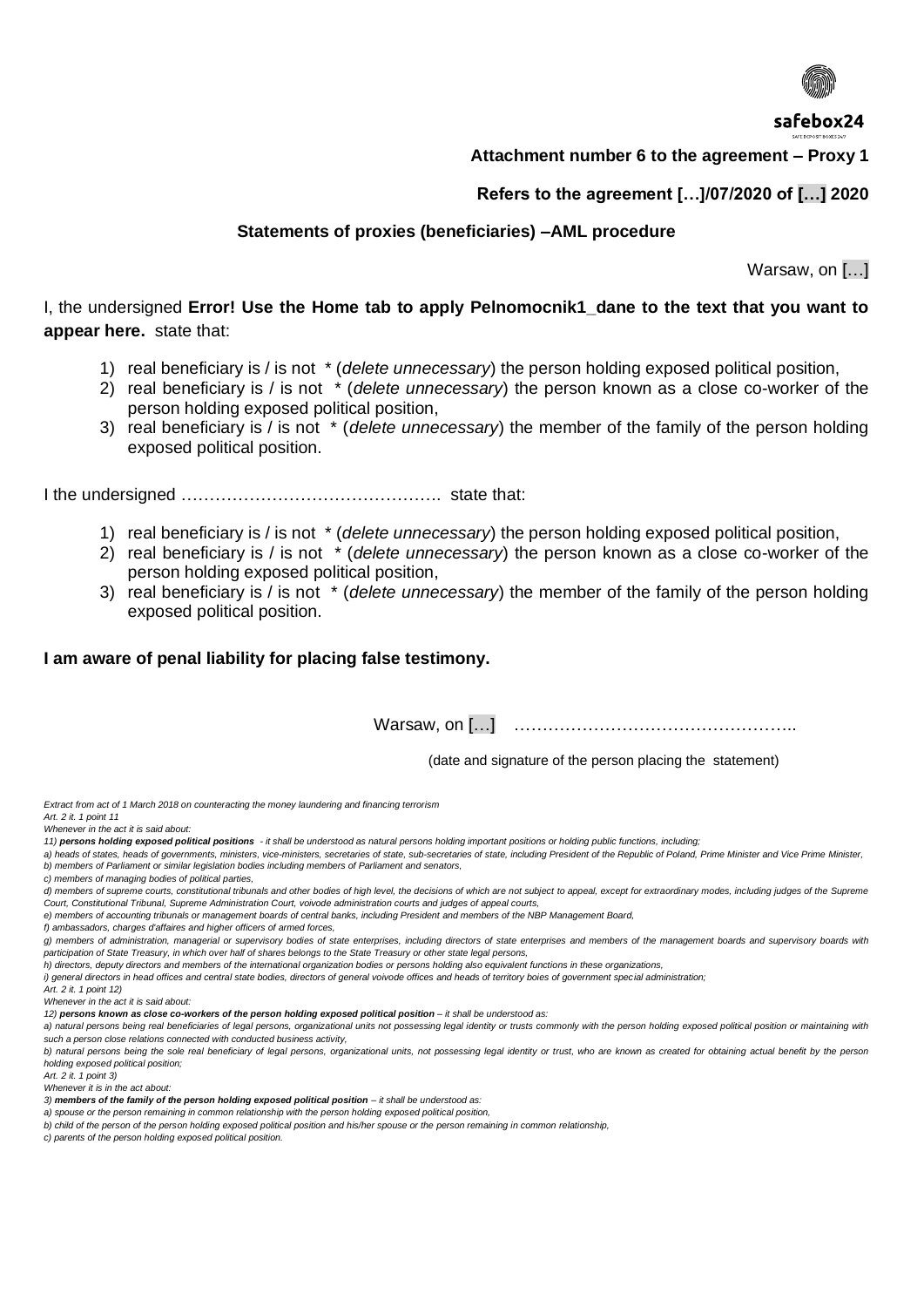

### **Attachment number 7 to the agreement**

### **Refers to the agreement […]/07/2020 of […] 2020**

#### **Information clause of personal data processing by Idealbox24 Sp. z o.o.**

Pursuant to art. 13 of the Regulation of the European Parliament and the Council (EU) 2016/679 of 27 April 2016 on protection of natural persons in connection with personal data processing and on free flow of such data and repealing the directive 95/46/CE (hereinafter referred to as GDPR) we inform that:

1. The Administrator of Your personal data is IDEALBOX SPÓŁKA Z OGRANICZONĄ ODPOWIEDZIALNOŚCIĄ represented by the Management Board; number NIP: 9512426729; number KRS: 0000657685 (hereinafter referred to as: Administrator).

2. The Administrator appointed the Inspector of Data Protection – Mr. Dariusz Piesio with whom one may contact sending the message to the e-mail address: rodo@safebox24.pl.

3. We collect and process Your personal data such as: name and surname, address, telephone number, e-mail address, number NIP, number PESEL, number of ID card, number of passport, company data, biometric data (image, finger prints) and other data necessary for the realization of defined purpose in accordance with the the principles of its minimalization, for the purpose connected with the subjective Agreement, conducted activity and also in connection with the realization of law provisions.

4. in connection with the Agreement we process Your data for:

- $\Box$ Realizing the Agreement (art. 6 it. 1 let. b ),
- $\Box$ Biomertical identification for You with Your consent (art. 9 it. 2 let. a GDPR)
- $\Box$ Performing legal obligations charged on the Administrator (art. 6 it. 1 let. c GDPR),
- $\Box$ Protecting Your interests or another natural person (art. 6 it. 1 let. d GDPR),
- $\Box$ Realizing legally justified interests of the Administrator, connected with the Agreement concluded and services provided, including visual monitoring (art. 6 it. 1 let f GDPR).

5. Proving by You, personal data constitutes legal requirement or is voluntary.

6.If you do not make your personal data available, provision of services defined or starting actions for You will not be possible.

7. In connection with the activity conducted and on the basis of the law provisions, Your personal data can be made available to the entities authorised to obtain it on the basis of law provisions, entrust its processing to the entities providing services for the Administrator (e.g accounting services, insurance)

8. Your data will not be transferred to third states, not international organizations, without Your consent unless the law provisions state otherwise.

9. Your personal data will be stored by use for the period necessary to realize the goals, for which personal data was collected or for which it is provided and after that period, in the scope necessary to conduct the activity, assure the consistency with the applicable law provisions or in the scope in which it is necessary and justified with the interest of the Administrator.

10. In connection with personal data processing Your are entitled to the rights defined in the provisions and under the principles defined in art. 15 – 22 GDPR, including the access to your data, correct it, modify, limit processing, withdraw the consent to process data.

11. You are entitled to lodge a complaint to the proper supervisory body (President of Office for Protection of Personal Data) in the situation of infringing the provisions of personal data processing.

12. On the basis of provisions of art. 6 it. 1 let. c GDPR and the Act of 1 March 2018 on counteracting money laundering and financing terrorism (i.e. J. of L. of t 2019 it. 1115, as amended) Your personal data may be subject to profiling and analysis by the Administrator for fulfilling legal obligation.

……………………………………………

(legible signature of Client)

……………………………………………

(legible signature of the proxy 1)

…………………………………………………….

(legible signature of the proxy 2)

………………………………………………………

(legible signature of the Depository)